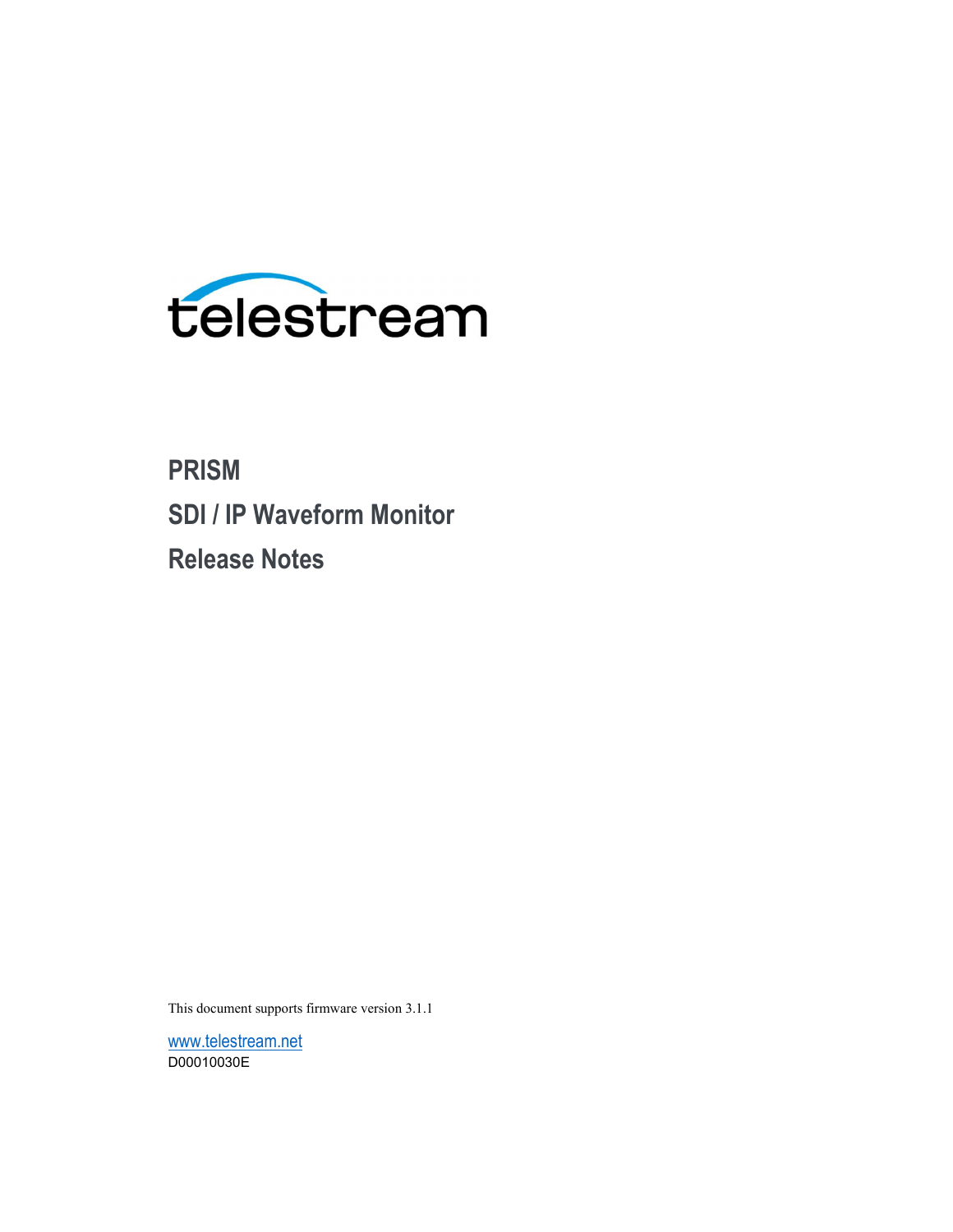Copyright © 2022 Telestream, LLC and its Affiliates. All rights reserved. Telestream products are covered by U.S. and foreign patents, issued and pending. Information in this publication supersedes that in all previously published material. Specification and price change privileges reserved. TELESTREAM is a registered trademark of Telestream, LLC. All other trade names referenced are the service marks, trademarks, or registered trademarks of their respective companies.

Telestream products are covered by U.S. and foreign patents, issued and pending. Information in this publication supersedes that in all previously published material. Specifications and price change privileges reserved.

TELESTREAM is a registered trademark of Telestream, LLC.

Dolby, Dolby Audio, and the double-D symbol are trademarks of Dolby Laboratories.

The Audio Surround Sound display is provided under license from RTW GmbH & Co. KG.

Contact Telestream Telestream LLC 848 Gold Flat Road Nevada City, CA 95959 USA

For product information, sales, service, and technical support: Worldwide, visit www.telestream.net/telestream-support/video/support.htm to find contacts in your area.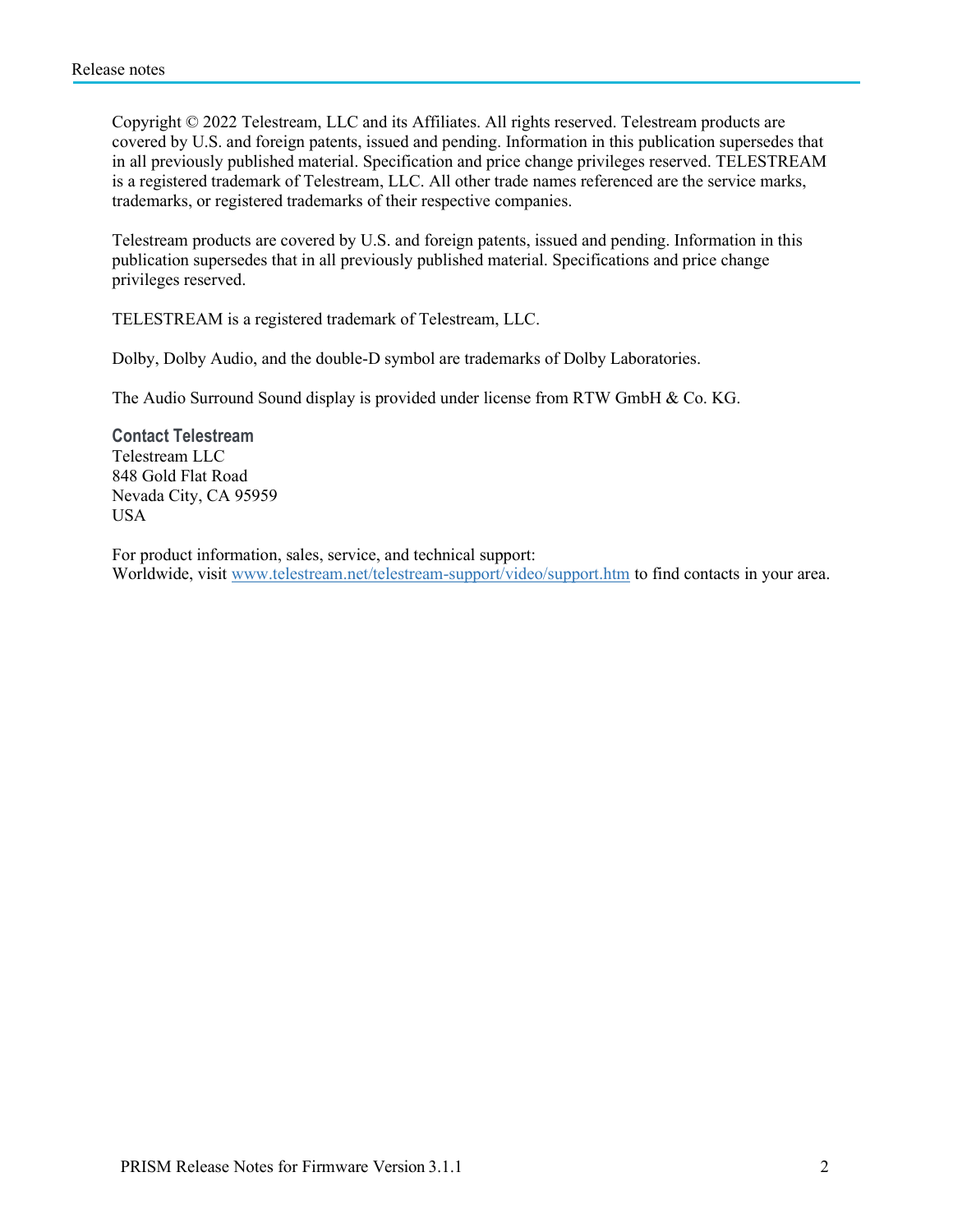## Release notes

This document describes new features, resolved issues, and improvements of firmware version 3.1.1 for the PRISM family of SDI / IP Waveform Monitors.

### Compatible Products

**Upgrades** The following 25G products are compatible with this release:

- MPI and MPX that have been upgraded to 25G
- MPI2-10 and MPX2-10 that have been upgraded to 25G
- MPI2-25 and MPX2-25
- $\bullet$  MPS-100/200/300
- MPD-100/200/300

NOTE: V3.1.1 is not compatible with:

- MPI and MPX without 25G upgrade
- MPI2-10 and MPX2-10 without 25G upgrade

**Downgrades** Downgrading from version 3.x to 2.x is not allowed for the following products due to the hardware configuration:

- MPI2-25 with serial number starting at S010564
- MPX2-25 with serial number starting at S010386
- All MPS/MPD products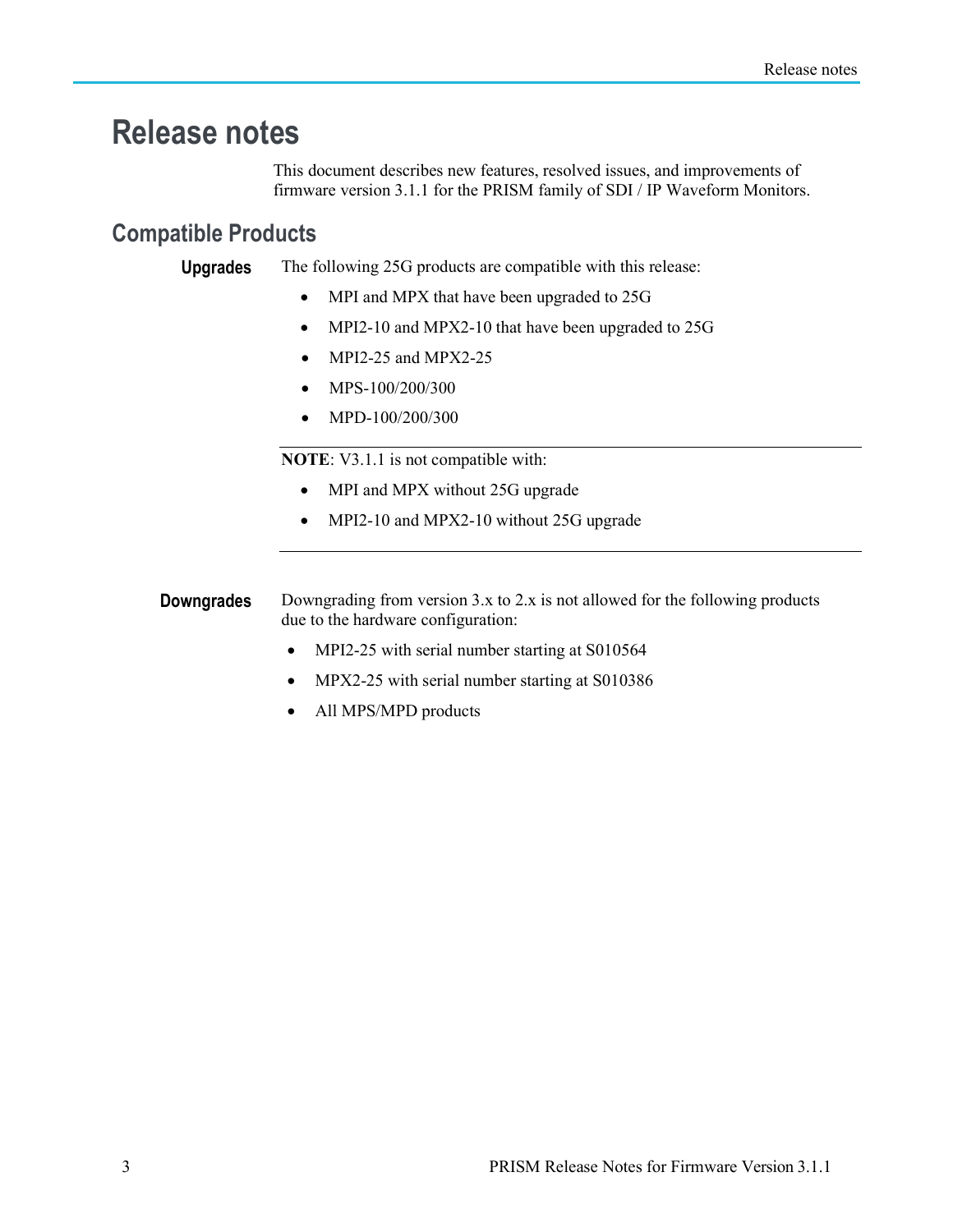## New features

The following new features have been added to PRISM since v2.3.1. Unless otherwise noted, new features apply to all products listed in the Compatible Products section.

#### Since V3.0 . Multi SDI Input Mode

- o Up to four 4K 6/12G SDI inputs can be simultaneously monitored with picture and trace applications (waveform, stop, vector, CIE).
- Up to four 4K 6/12G SDI inputs can be simultaneously monitored with picture and trace applications (waveform, stop, vector, CIE)
- NMOS IS-04  $v1.3$ 
	- o IS-04 v1.2 or v1.3 can be selected.
- GPI Preset Recall
	- o Up to 6 presets can be recalled through GPIO connector.
- SDI Loop-through
	- o SDI 1 and SDI 2 input signal can be looped out to SDI 3 and SDI 4 respectively.
- Headless remote operation using VNC for MPX2 models
	- o Remote 8 tile operation using VNC in 8 tile mode is supported without the need for an external monitor or monitor emulator attached.
	- o Note: MPI2 and MPS models still require an external monitor or monitor emulator for remote operation using VNC in 8 tile mode.

#### Since V2.3.1 and V2.4 • MPS/MPD model support

- 8 Trace Tile / Dual Display including eight 4K trace tiles
	- o 8 trace tiles display is supported with dual display configuration.
	- o Trace applications with 4K signals can be assigned to any tile.
- ARIB Closed Caption decode
	- o ARIB TR-B24 standard is supported.
	- o HD/SD/Mobile captions can be simultaneously decoded.
- AES Status Display for SDI
	- o AES/EBU header information in SDI embedded audio can be displayed.
- YCbCr 4:2:2 1080p 23/24/25/29/30 over 2110-20
	- o Slow frame 422 formats over ST2110-20.
- PTP time display on Status Bar
	- o User selectable PTP or RTC